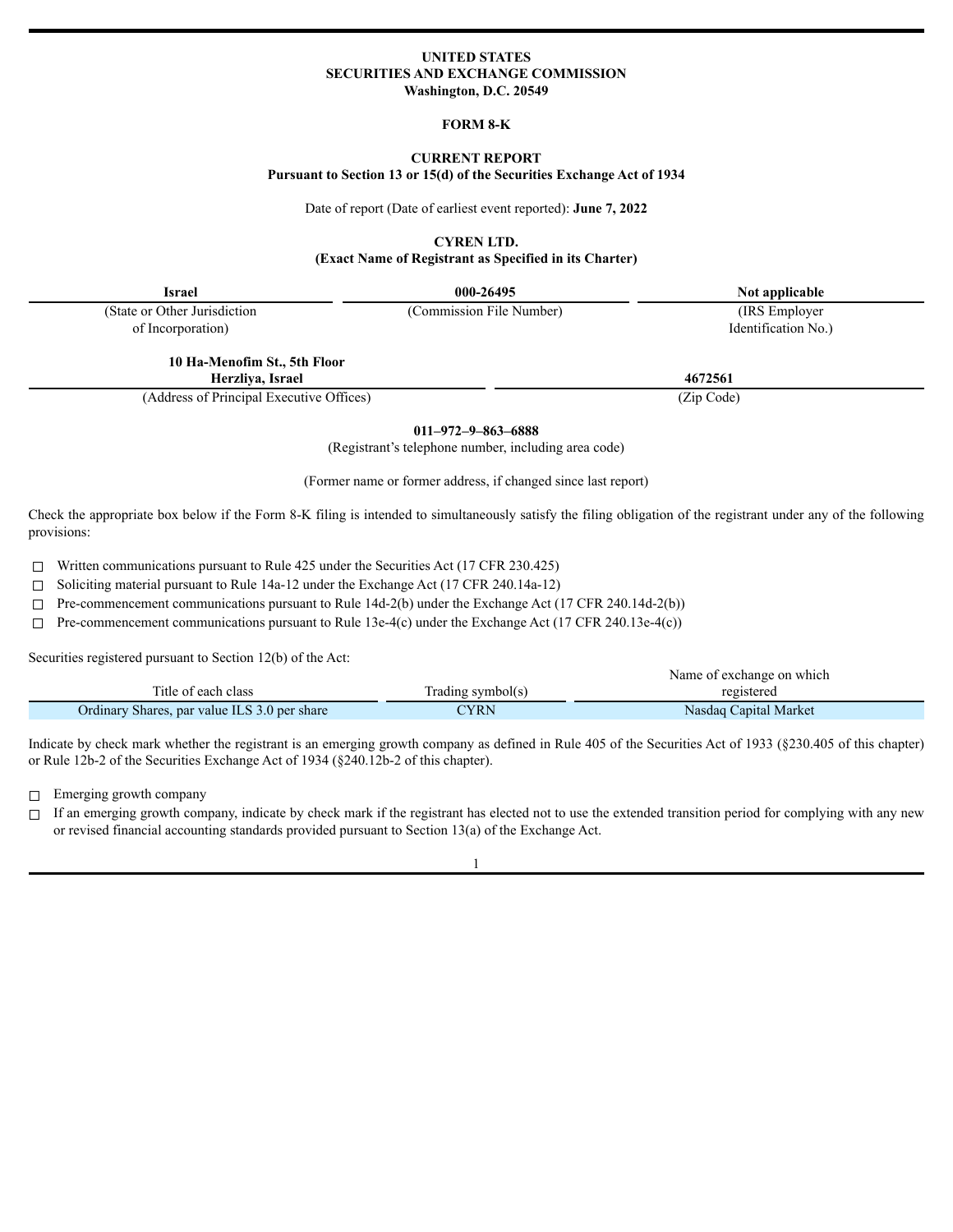## **Item 1.01 Entry into a Material Definitive Agreement**

On June 1, 2022, Cyren Ltd. (the "Company") entered into a definitive Sale and Purchase Agreement (the "SPA") with Content Services Group GmbH (the "Purchaser ") to sell all the equity interests in its legacy secure email gateway business and wholly owned subsidiary, Cyren GmbH. Pursuant to the SPA, the purchase price is EUR 10,000,000.00 in cash, and consists of a EUR 9,350,000.00 payment at closing, subject to certain adjustments specified therein, including indebtedness, cash and working capital, and a EUR 650,000.00 holdback (the "Holdback Amount") to be held in an escrow to satisfy certain claims, if any, that may arise after closing. The Holdback Amount, less any deductions for claims against the Company, if any, will be released no later than twelve (12) months after the closing date. The SPA contains certain termination rights for each the Company and the Purchaser. The transaction is anticipated to close on or before August 31, 2022, subject to the satisfaction or waiver of customary closing conditions (collectively the "Transaction").

The SPA contains representations, warranties and covenants of the parties that are customary for transactions of this type. The representations, warranties and covenants set forth in the SPA have been made only for the purposes of the SPA and solely for the benefit of the parties thereto. In addition, the foregoing summaries of the SPA and the transaction do not purport to be complete descriptions and are qualified in their entirety by reference to the SPA, anticipated to be filed by the Company as an exhibit to the Company's report on Form 10-Q for the quarter ending June 30, 2022. Accordingly, the description of the SPA in this Current Report on Form 8-K is only to provide investors with information regarding its terms and not to provide investors with any other factual information regarding the parties or the Transaction.

### **Item 7.01 Regulation FD Disclosure**

On June 7, 2022, the Company issued a press release announcing the Transaction. A copy of the press release is attached as Exhibit 99.1 to this Current Report on Form 8-K and is incorporated by reference herein. The information set forth in this Item 7.01 and Exhibit 99.1 shall not be deemed "filed" for purposes of Section 18 of the Securities Exchange Act of 1934, as amended (the "Exchange Act"), nor shall they be deemed to be incorporated by reference in any filing under the Securities Act of 1933, as amended, or the Exchange Act, except as shall be expressly set forth by specific reference in such a filing.

#### **Cautionary Statements Regarding Forward-Looking Information**

This Report contains forward-looking statements within the meaning of the Securities Act of 1933, as amended, and the Securities Exchange Act of 1934, as amended, including, but not limited to, statements about the Stock Purchase Agreement. Forward-looking statements are subject to risks and uncertainties that could cause actual results to differ materially from those expected. In addition to risks and uncertainties disclosed in the Company's other reports it files with the Securities and Exchange Commission, these risks and uncertainties include, but are not limited to, the ability to consummate the proposed transactions; the ability to obtain third party approvals with respect to the transactions; the possibility that some or all of the conditions to the closing of the transaction may not be satisfied or waived; and the effects of disruption from the transaction on our business in general. Investors should consider these factors before deciding to make or maintain an investment in our securities. The forward-looking statements included in this Report are based on information available to the Company as of the date of this Report. The Company expressly disclaims any intent or obligation to update any forward-looking statements to reflect subsequent events or circumstances.

#### **Item 9.01 Financial Statement and Exhibits.**

|      | (d) | Exhibits.                                                                   |
|------|-----|-----------------------------------------------------------------------------|
| 99.1 |     | Press Release issued by Cyren Ltd. on June 7, 2022                          |
| 104  |     | Cover Page Interactive Data File (embedded within the Inline XBRL document) |

# 1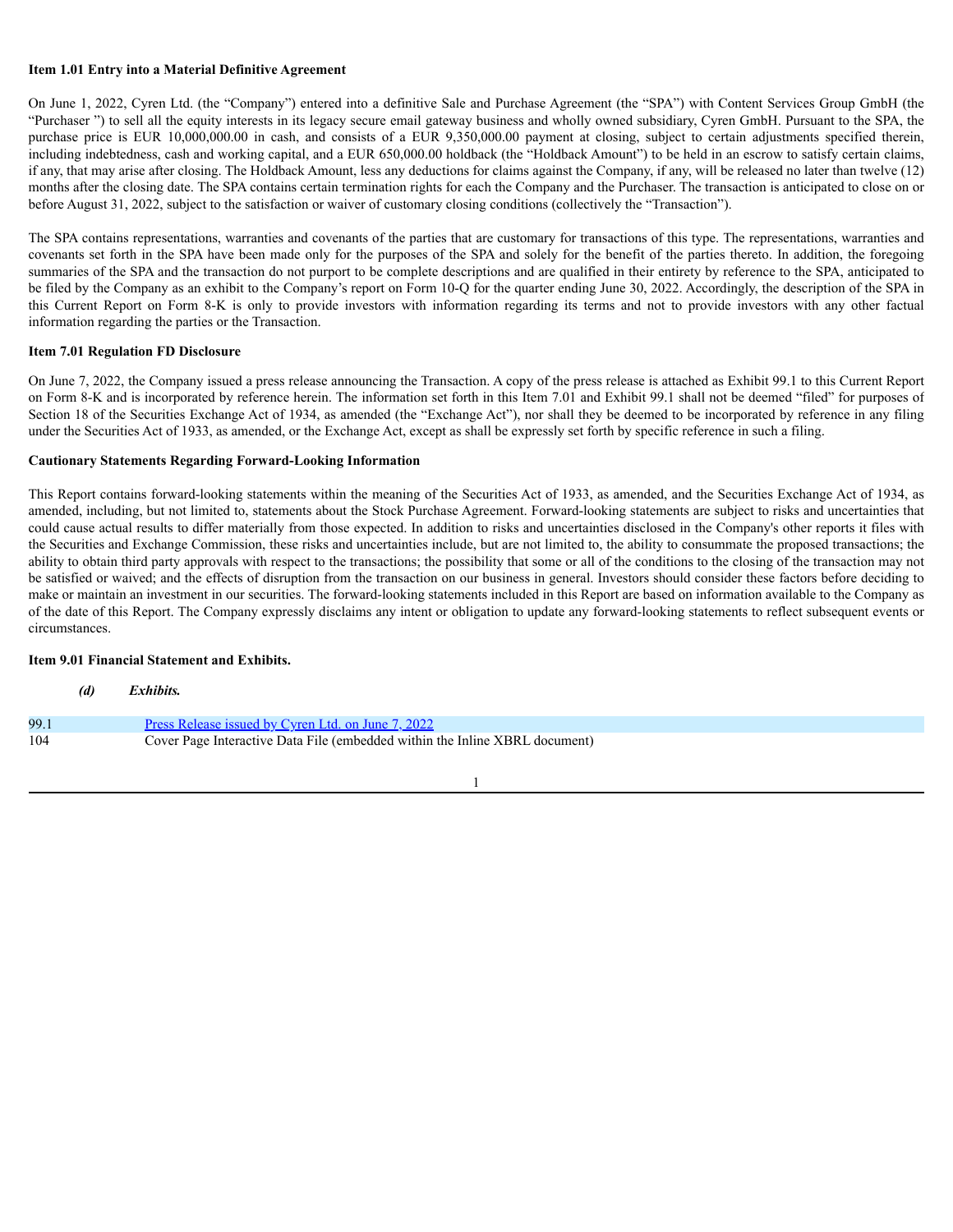# **SIGNATURE**

Pursuant to the requirements of the Securities Exchange Act of 1934, the Registrant has duly caused this report to be signed on its behalf by the undersigned hereunto duly authorized.

Dated: June 7, 2022

# **CYREN LTD.**

| By:    | /s/ Brian Dunn  |
|--------|-----------------|
| Name:  | Brian Dunn      |
| Title: | General Counsel |

2